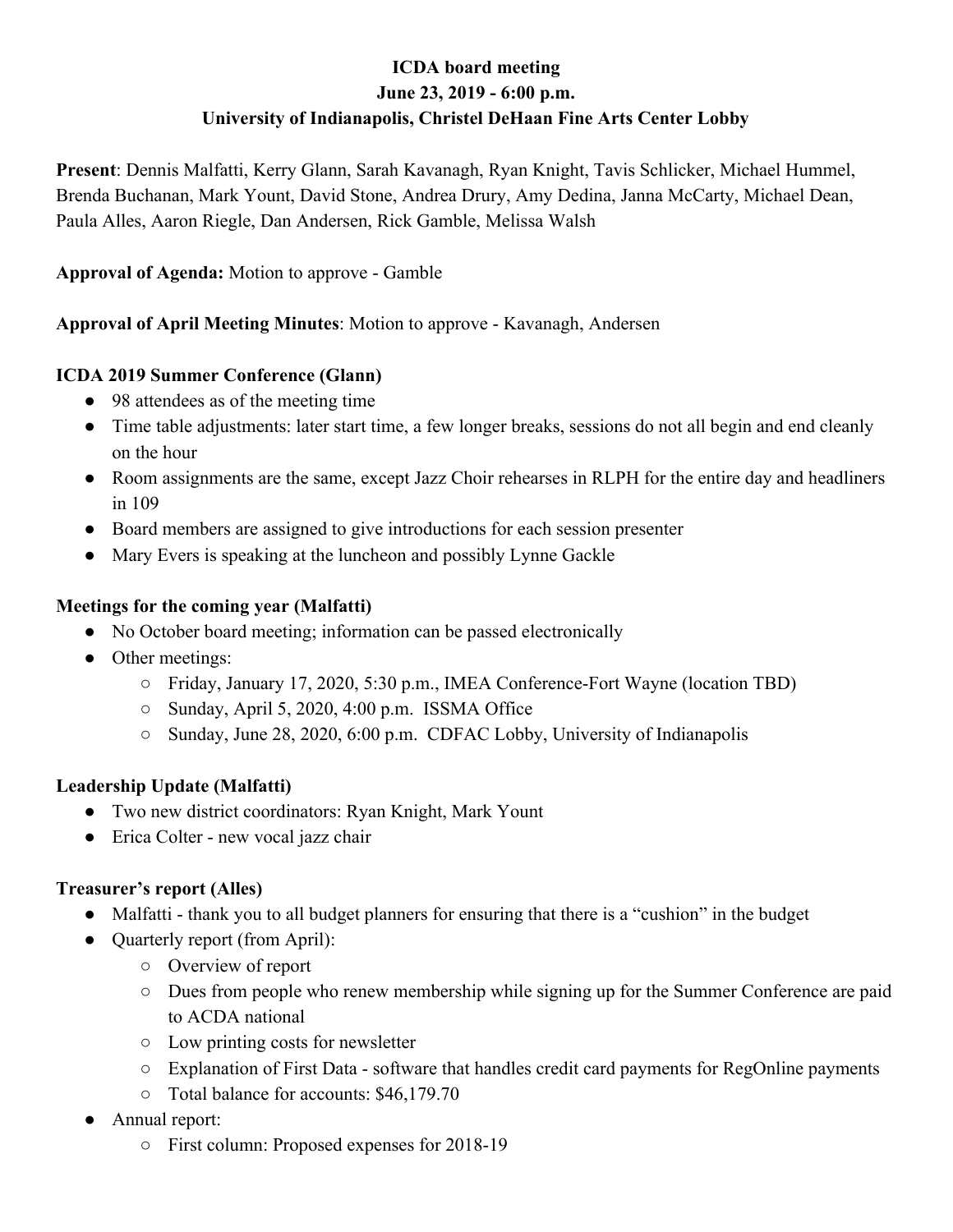- Summer conference amount appears low because the report is based off of June 16. Additional deposits have been made since then.
- $\circ$  Memorials money (\$50.00) money set aside for a memorium if someone passes away. Suggestion to send money for Deb Detwiler.
- Indiana Music Alliance used to have an ICDA board member as a liaison and ICDA would donate money, but we did not yet this year. Malfatti states we should get more information about it before donating money *[Additional comments about this at the end of the meeting]*
- IU Directory and College Choral Festival Reception neither were spent this year and should be removed from the future budget
- Specific event budget sheets available as well
- Motion to approval quarterly and annual reports: Riegle, Schlicker

## **Reg Online (Alles)**

- ACDA has a conference registration program that they are using for national registration
- Need to compare the new company for RegOnline and the ACDA recommended program
- Will the new company that is consuming RegOnline work with First Data?

## **Ex-Officio report**

- All-State Jazz (Buchanan)
	- All music and music tracks were provided for free by the director, Kerry Marsh.
	- Another strong audition year and five different rehearsal sites around the state
	- 36 students in the group
- Notations (Malfatti on behalf of Chuck Bradley)
	- Some confusion with organization of writing articles to be worked out with Glann and Bradley
	- $\circ$  Coordinators will likely need to provide articles. This is uncertain regarding R & R chairs.
- IMEA (Hummel)
	- Upcoming IMEA conference has strong performing groups coming, spread out sessions, and Jake Runestad is presenting.
	- ICDA sponsors three reading sessions at IMEA conference
	- Andersen suggests that an ISSMA representative be at the ICDA Conference reading sessions to get feedback like they do at IMEA Conference. It is then stated that ISSMA does get feedback from the reading sessions at the ICDA conference.

## **Old Business**

- Update on Circle the State and MS Honors Choir (Andersen)
	- Hold off on the middle school advanced choir for coming fall
	- Audition process is being fine-tuned and music has been re-done
	- Rubric still has not been seen
	- There has not been an audition year since the last meeting (Gamble).
	- Malfatti to Glann: this should be revisited at the January meeting after the audition has occurred
	- Question about when and how to gather feedback about the audition process: Knight says that there is a meeting with Circle the State representatives after the concert to evaluate the process (which occurs after the January ICDA meeting)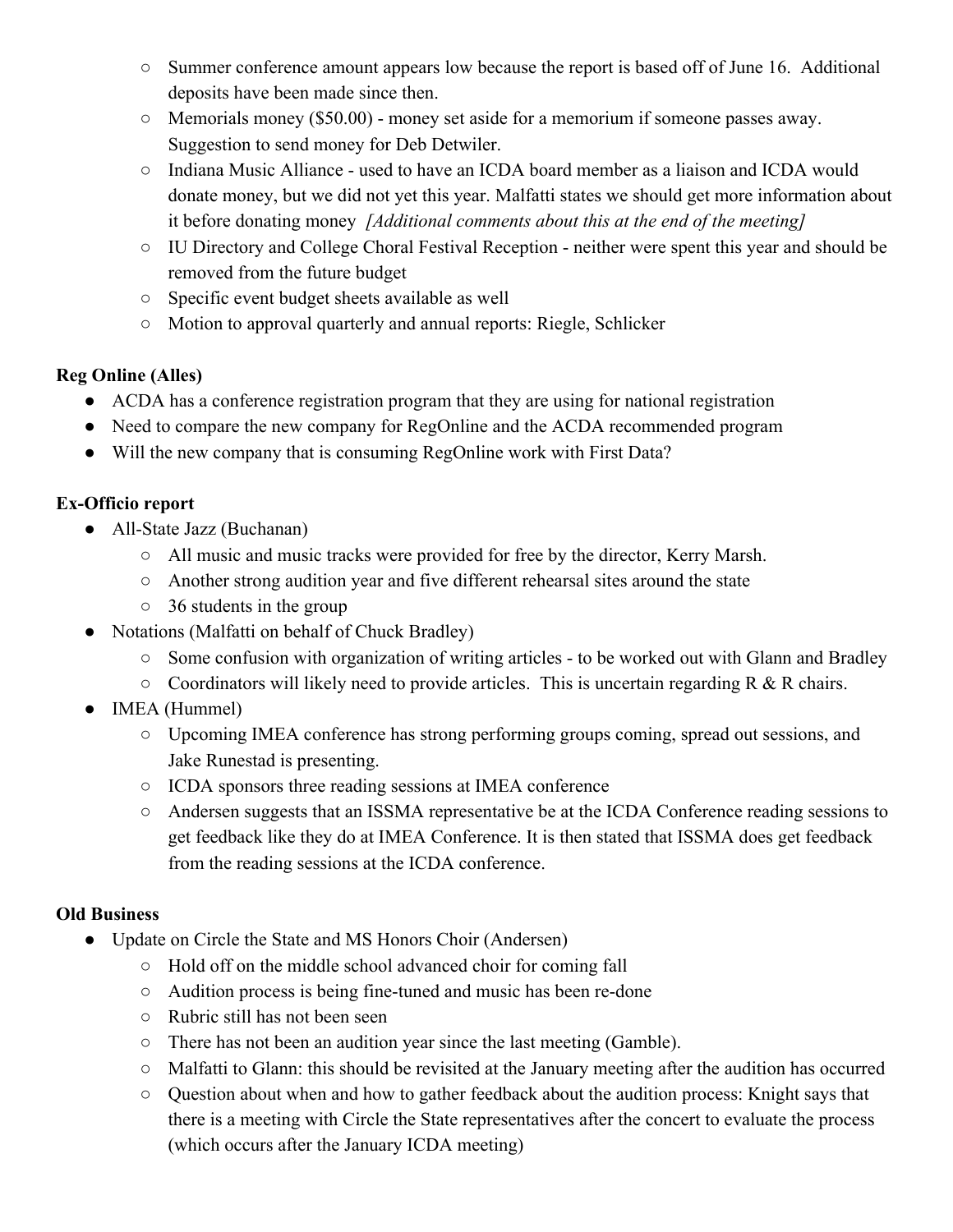- Update about membership incentives from ACDA (Malfatti)
	- Nominations given from board members (Brenda, Michael, Janna, Dan, Brian) for people to receive a first-year free membership were all approved by ACDA
	- Use this as a way to bring those people into the organization, attend the summer conference, etc.
	- Those approved nominations still need to complete the application and Malfatti needs to process those in order for them to be free memberships
	- Discussion follows regarding specific names of nominees
	- ACDA recognized that their "Sing Up" membership incentive in August does not line up with ICDA pushing for membership in the spring for our summer conference. This was like an extended "Sing Up"
	- Question: Is it too late to make nominations? Response from Malfatti: Wait until the next "Sing Up" in August
- Update on proposed change to Membership Coordinator position (Malfatti)
	- Amendment to ICDA Rules of Governance regarding removing the position of "Membership" Coordinator" - Malfatti reads the proposal document
	- Could have added a 4th statement that says that the position is currently vacant
	- Move to accept proposal (as amended with the 4th statement): Gamble, Dean. Approved by board.
	- Glann will share membership lists to district representatives on a monthly basis, including both current members and lapsed members
	- Malfatti will email a list of all participating schools in the ISSMA zones to new district representatives

## **New Business (Malfatti)**

- Professional Growth Points: Does the conference give out a certificate for professional growth points for teachers or opportunities for graduate credit?
	- Stone For PGP points, use your conference program, copy the schedule, if necessary get signatures from officers, upload that to the PGP website
	- Knight At IMEA Conference, there is an official document that is sent from IMEA for their conference that lists all PGP points. Lane would be someone to discuss this with to implement for next year.
	- Kavanagh Agrees with Stone that she has uploaded the ICDA conference session schedule with signatures to submit for points
	- Uncertainty regarding how many hours to apply for points. Suggested as one point per hour.
	- Malfatti / Glann Make an announcement at this year's conference for attendees wanting Professional Development points
	- Explore making an official document for next year.
- Upcoming vote from national office about combining the Central and North Central Regions email from Mark Munson
	- Mary Evers will speak about this at the luncheon
	- Consider pros and cons
	- Do we want a 10-state regional conference or a 4-state regional conference?